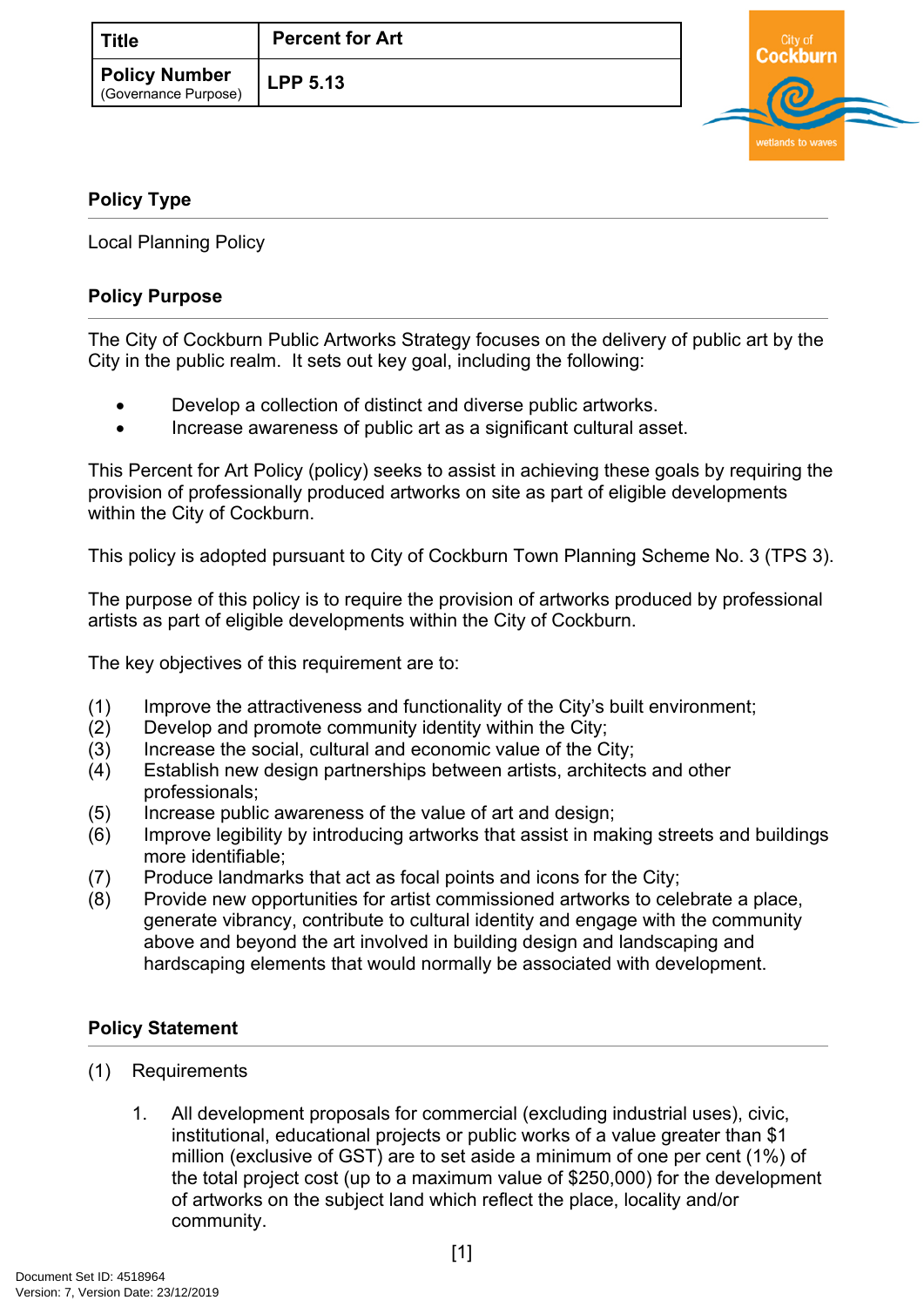- 2. All development proposals for multiple dwellings of a value greater than \$2 million (exclusive of GST) are to set aside a minimum of one per cent (1%) of the total project cost (up to a maximum value of \$250,000) for the development of artworks on the subject land which reflect the place, locality and/or community.
- 3. The total project cost means the approximate total cost of the proposed development, as indicated on the Application for Approval to Commence Development.
- 4. Where a development proposal is located within an area that is subject to a location-based Public Art Master Plan (or equivalent) and an associated percent for art local planning policy for that area the requirements of that specific policy shall prevail.
- 5. Artworks are to be situated where they are clearly visible to the general public. This means that artworks are to be clearly visible from the adjacent public street(s), public pathway(s), and/or public open space, and/or other publically accessible spaces where they are deemed by the City to function as public spaces.
- 6. Artworks are to be carried out by a professional artist(s), and for the purposes of this policy a professional artist is defined as:
	- (a) A regular exhibitor of public art work; offering work for sale, or selling work; having been awarded or eligible for a government grant; selected for public exhibition, awards or prizes; having secured work or consultancies on the basis of professional expertise; having had work acquired for public or private collections; being a member of a professional association on the basis of his/her status as a professional artist.
	- (b) Notwithstanding, in certain circumstances it may be appropriate to be more flexible and seek people other than professional artists to carry out artwork commissions. This may apply in instances when young, emerging and indigenous artists or students may be considered appropriate.
- 7. Artworks should be low maintenance, robust, durable and resistant to vandalism.
- 8. Notwithstanding Clause (1) 1-3, the maximum contribution based on a total project cost shall not exceed \$250,000.
- 9. Notwithstanding Clause (1) 1-3 and Clause (5), where a development is staged, the proponent may enter into a legal agreement with the City with a view to consolidating their art contribution. Such agreements shall include a completion date for provision of the contribution and must be secured via means acceptable to the City (such as a monetary bond, bank guarantee or caveat on land).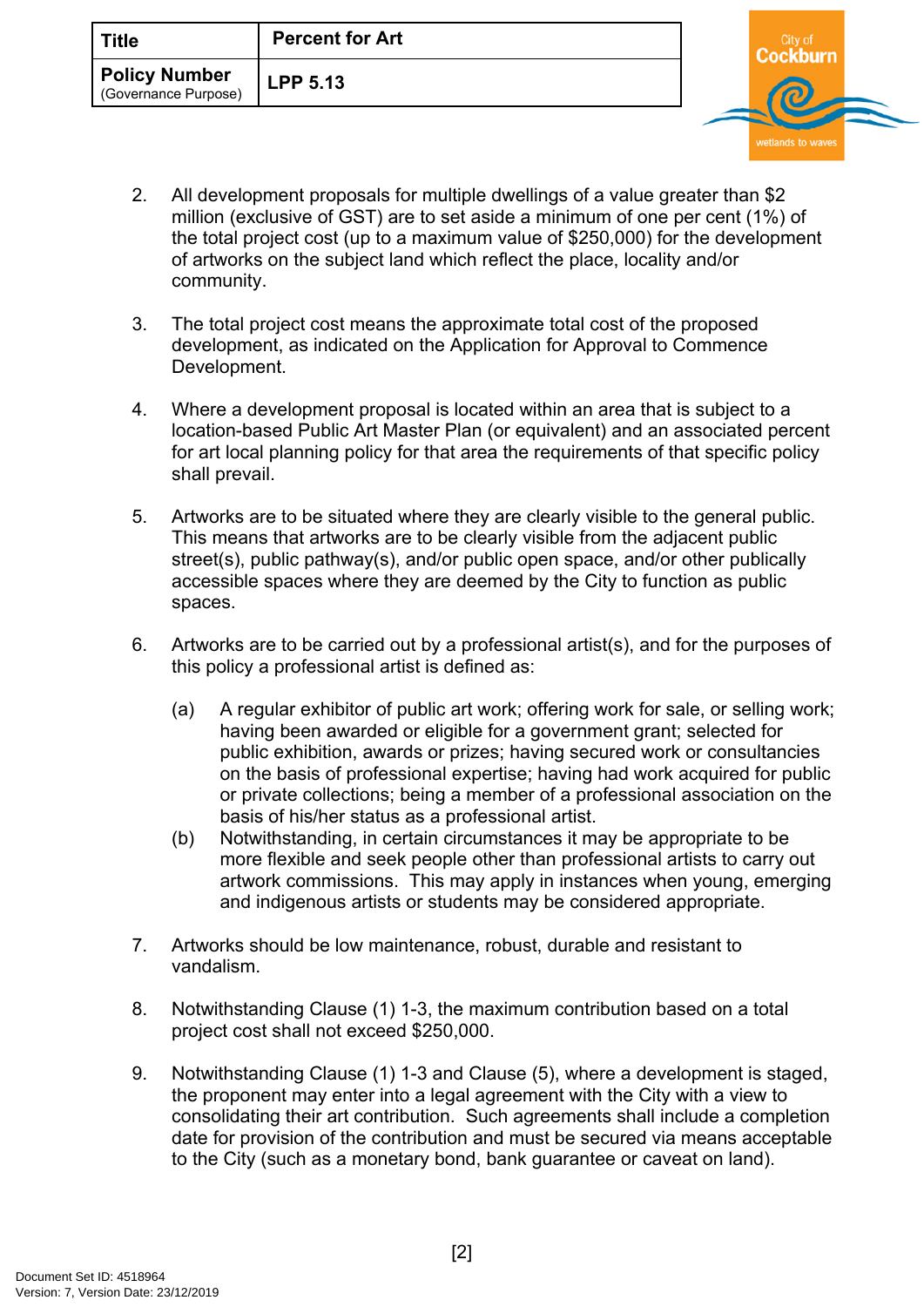| Title                                        | <b>Percent for Art</b> |
|----------------------------------------------|------------------------|
| <b>Policy Number</b><br>(Governance Purpose) | LPP 5.13               |



- (2) Eligible Artworks
	- 1. Artworks may include:
		- (a) building features and enhancements such as bicycle racks, gates, benches, lighting, fountains, playground structures or shade structures which are unique and produced by a professional artist;
		- (b) landscape art enhancements such as walkways, bridges or art features within a garden;
		- (c) murals, tiles, mosaics or bas-relief covering walls, floors and walkways;
		- (d) sculpture which can be freestanding or wall-supported in durable materials suitable for the site; and
		- (e) fibreworks, neon or glass art works, photographs, prints and any combination of media including sound, film and video systems.
	- 2. Artworks ineligible for consideration include:
		- (a) business logo(s)/Business signage;
		- (b) directional elements such as supergraphics, signage or colour coding;
		- (c) 'art objects' which are mass produced such as fountains, statuary or playground equipment;
		- (d) most art reproductions;
		- (e) landscaping or generic hardscaping elements which would normally be associated with the project; and
		- (f) services or utilities necessary to operate or maintain artworks.
- (3) Eligible Costs
	- 1. Costs associated with the production of an art project may include:
		- (a) professional artist's budget, including artist fees, Request for Proposal, material, assistants' labour costs, insurance, permits, taxes, business and legal expenses, operating costs, and art consultant's fees if these are necessary and reasonable;
		- (b) fabrication and installation of artwork;
		- (c) site preparation;
		- (d) structures enabling the artist to display the artwork;
		- (e) documentation of the artwork, and
		- (f) an acknowledgment plaque identifying the artist, art work and development.
- (4) Approval of Artworks

Artworks are required to be approved by the City prior to their installation.

(5) Installation of Artworks

The artwork must be completed and installed prior to the occupation of the new development, and maintained thereafter by the owner(s)/occupier(s).